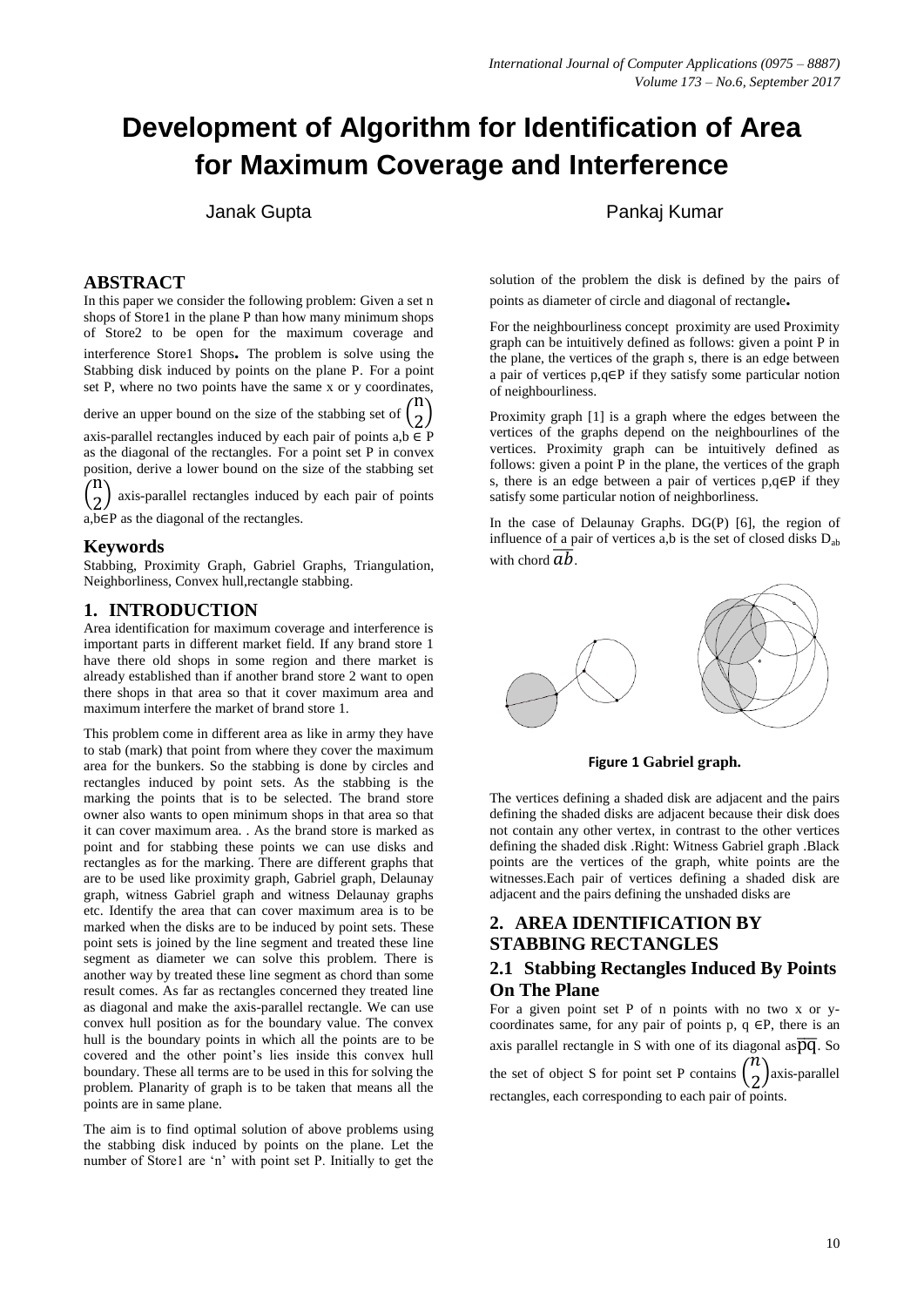#### **2.2 Axis-parallel Rectangles Induced by Pair of Points as diameter**

In this section, we will argue a 4-approximation algorithm for the size of stabbing set of axis-parallel rectangles for a set of points P in convex position.

We start with the upper bound for the size of the stabbing set.



**Figure 2 making sure that all rectangles have been stabbed**

**Theorem 2.1.**  $2n - 2$  stabbing pints are always sufficient to stab all the rectangles of S for a point set P having n points in general position.

Proof: We assume that no two points have same x or y coordinate. We place two stabbing points one slightly above and another one slightly below to the right of each point of P except the point having maximum x coordinate (refer Figure 2). If we consider p as origin, the stabbing point above p will

stab all the rectangles corresponding to diagonal  $\overline{pq}$  where q belongs to the first quadrant and the stabbing point below p

will stab all the rectangles corresponding to diagonal  $\overline{pq}$ where q belongs to the fourth quadrant. Every rectangle with diagonal determined by two points of P will contain a stabbing point. So we have proved that  $2n - 2$  stabbing point will be sufficient to stab all the rectangles.

Now we will give a lower bound for the stabbing set of s when the point of P are in convex position. We construct an intersection graph G(V,E) for the rectangles corresponding to the edge of the convex hull of the point of P. we call all such rectangles as boundary rectangles. The set V contains one vertex for each boundary rectangle. There is an edge between two vertices of G if and only if the rectangles corresponding to vertices intersect.



**Figure 3 Left: No three rectangles corresponding to adjacent edges intersect. Right: No three rectangles corresponding to non-adjacent edges intersect.**

**Theorem 2.2.** Let P be a point set of n points and the points are convex position. The intersection graph G of the rectangles corresponding to the edges of the convex hull (boundary rectangles) of P does not contain any clique of size three or more.

**Proof:** to prove that there is no clique in G of size three or more, we will prove that no three rectangles intersect together. First we need to find out when the two boundary rectangles intersect. There will be two cases either the rectangle will be corresponding to adjacent edges or they will be corresponding to non-adjacent edges. In the first case when the rectangles are corresponding to adjacent edges, let the rectangles corresponding to edges AB(say R1) and AC(say R2) intersect. In this case the point B and C both will lie in the same quadrant if we consider A as origin. Due to the convexity condition all other points must lie in the region R bounded by lines passing through AB, AC and BC (say Figure 3). Let point O lies in the region R. then we can claim that the rectangle corresponding to edge BO cannot intersect with the rectangle R1, as point A and O lies in the different quadrant if we consider point B as origin. Similarly, we can prove that the rectangle corresponding to edge AC and CO cannot intersect. The rectangle corresponding to an edge between two points from R cannot intersect with rectangles R1 and R2, as both the point will lie to the right to B and below to C. So we have seen that in the case when two rectangles corresponding to adjacent edge intersect there does not exist third rectangle which can intersect with both of them. Now we consider the second case when R1 and R2 are corresponding to nonadjacent edges AB and CD (refer Figure 3). There will be two regions where the others point can be, the region bounded by lines AB, CD and Ac and the region bounded by the lines AB, CD and BD. Let us consider the region bounded by AB, CD and BD (say R). Let O be a point in R. We can claim that rectangle corresponding to edge OB cannot intersect with R, as A and O will lie in the different quadrant if we consider B as origin. Similarly, it can be proved that the rectangle corresponding to edge OD cannot intersect with R2. The rectangle corresponding to two points from R will not intersect with R1 and R2, as both the points will lie to the right of D and below B. So we have proved that there is no point or pair of points in R which can make three rectangles intersect. Similarly, in can be proved for other region too. So as claimed we have proved that there will be no three boundary rectangles intersecting in a common region. This, in turn, implies that there will be no clique of size three or more in graph G.

**Theorem 3.3.** For a point set P in convex position. We derive a 4-factor approximation algorithm for the minimum size of the stabbing set of  $\binom{n}{2}$  $\binom{n}{2}$ Axis-parallel rectangles induced by each pair of points  $a,b \in P$  as the diagonal of the rectangles.

Proof . By Theorem 2.1. We can say that there will be atleast n/2 disjoint rectangles in S. This gives a lower bound on the optimal solution. The above lower bound coupled with the constructive proof of upper bound of  $2n - 2$  in the Theorem 2.2gives us a 4-factor approximation algorithm.

Now we will improve the lower bound of stabbing set, for the points in general position.



**Figure 4** Showing that there will be  $n - 1$  disjoint **rectangles**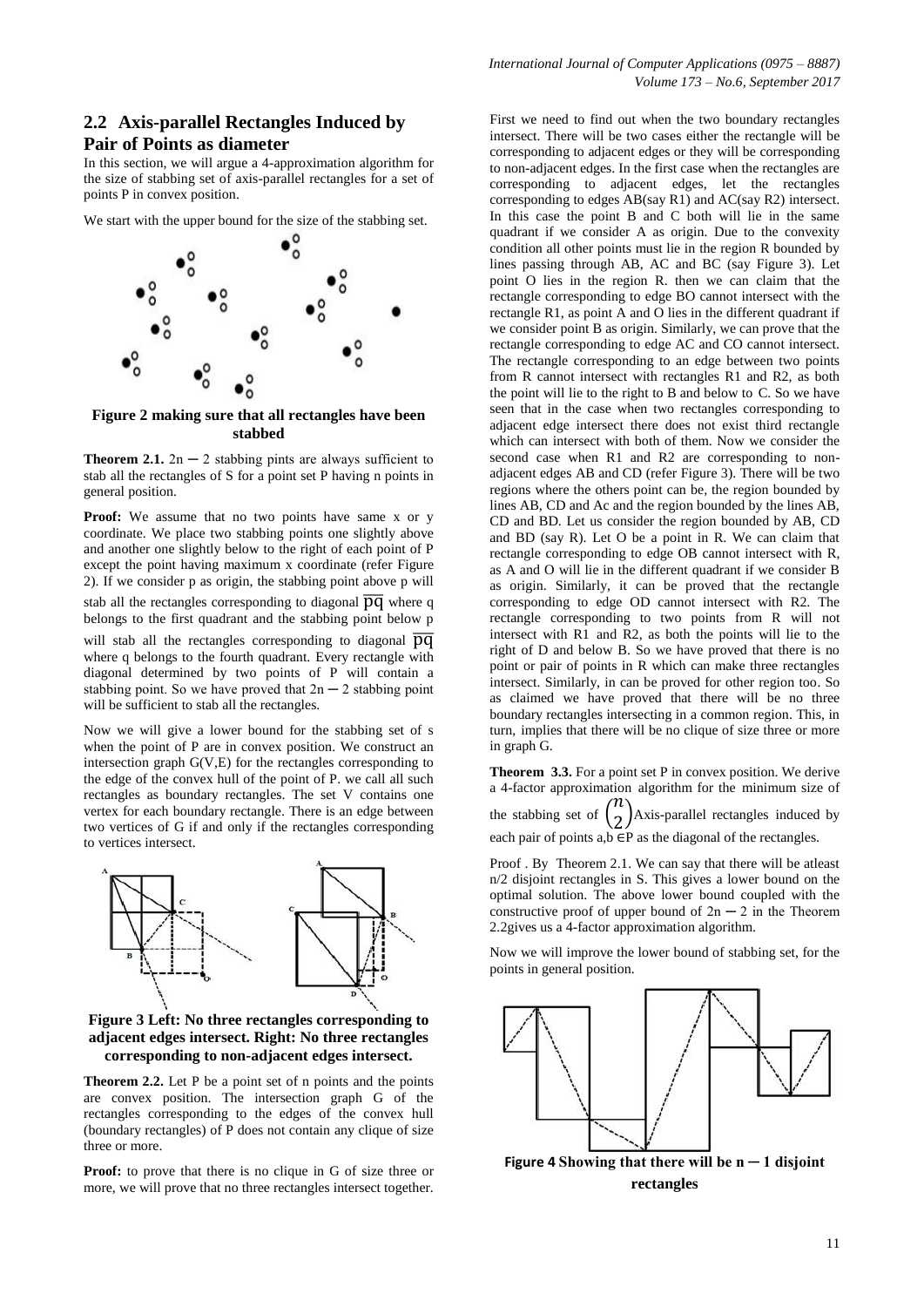**Theorem 2.4.** Let P be a set of n points in general position. There will be at least  $n - 1$  disjoint axis-parallel rectangles in S.

Proof. We assume that no two points in P have the same x or y coordinates. Sort the points of P with respect to x coordinate. Then the rectangles corresponding to consecutive pairs (refer Figure 4) in sorted list shall be disjoint. So there will be at least  $n - 1$  disjoint rectangles.

**Theorem 2.5.** For a point set P. where no two points have the same x or y coordinate. We derive a 2-factor approximation algorithm for the size of stabbing set of  $\binom{n}{2}$  $\binom{n}{2}$ Axis-parallel induced by each pair of point's a.b  $\in$ P as the diagonal of the rectangles.

Proof. Replace Theorem 2.3 with Theorem 2.5 in the proof of Theorem 2.4 to get the result. This problem ends with the following comment. Finding The minimum stabbing set of arbitrary rectangles in NP-Complete. We do not have any hardness result for the special case of rectangles considered here; neither do we have any polynomial time algorithm. Nielsen[9] presented an O(log n)-approximation algorithm for finding the stabbing set of axis-parallel rectangles.

#### **3. CONCLUSION**

Stabbing through rectangle is done on that point when the stores affect the market in straight line method or in rectangle method. So this can help in getting the result in better way as for the brand store 2 on that area where the store 1 is already established there market, as these are the points or marks that can effect. From the theorem 4.2 it is clear that 2n-2 stabbing points are always sufficient to stab all the rectangles of S for the point set P having n points in general position.As for comparison we take the Aronov et al. results and our results that come out. We can compare this problem by taking different values n in the given theorem that can help in getting the result better to other ones. Here we take the value of n equal to 4 for comparison the result. As our value 2n-2-k is in which n is the number of points and k is the convex points. Convex points are those points which are present on the boundary of the graphs in which all the point comes inside that points.

Let there are 4 points to calculate the minimum number of stabbing point as shown in the figure  $5(a)$ . As the points are in the same plane then according to the Aronav et al. minimum number of stabbing points is n-1.



**Figure 5(a) Four points for stabbing**



**Figure 5(b) Four points for stabbing**

As the  $n = 4$  so, the stabbing points according to Aronov is 3.If the stabbing is done using for the 4 points in the same plane in general position using disks defined by pairs of points as diameter as define in the proposed work than the minimum number of stabbing points are 2n-2-k.Where k is the convex points For the problem k is 4 and n is also 4 or the minimum number of stabbing points are the 2 it is less than number of stabbing points calculating using aronov's method or the proposed method is better than Aronov et. al. method. As there we compare both the result by taking the n equal to 4 and after that we get the better one. So we can say that most of the time our result is better than the other ones. This can help the brand store 2 to open the shop in the area where the brand store 1 is already established there market. So these are the stabbing point where the brand store 2 affects much more the market of brand store 1.Another example is for taking n (points) equal to 5.According to previous method the stabbing point is n-1 i.e. 5-1 equal to 4.So the stabbing point is 4 and that is near to the already existing point.

Now we can solve this problem with our algorithm putting n equal to 5.By using the value 2n-2-k, k equal to 5,

So the stabbing point is 3 that is better than the previous one and it can cover more area of the other brand store.



**Figure 6 Five points stabbing**

#### **4. RESULTS**

Now it is clear that when n shops of Store1 are in the plane P having k shops at the convex hull position than the minimum number of shops is 2n-2-k of Store2 are the best to be open and when all the shops are at convex position than the best number of shops is n-2. So, Store2 will covers the maximum area and easily interrupt the Store1.

We also proved the stabbing method by the help of rectangles induced by point as diagonal. The given method is also used for stabbing the brand store 2 to open there shops in the area of brand store 1. The upper and lower bounds of the size of stabbing set are  $2n - 2$  and  $n - 1$  respectively, for the axis parallel rectangles induced by the pair of points as diagonal. We have given an algorithm for stabbing sets for the axis parallel rectangles, when the points are in convex position. Convex position is the point which can cover all the points inside there line segment. We have also given an algorithm for stabbing sets for the axis parallel rectangles, when the points are in general position.

As the brand store 2 can stab there shop as according to different way of stabbing methods we discussed here for stabbing the brand store 1 in that area by treating the brand store 1 as the point and taking there value as n. So by putting the valve of n in formulas we can easily get the result. As far as it concerned that this formula varies as according to the position of points that vary because there are lot of assumption that should be taken to implement this formula.